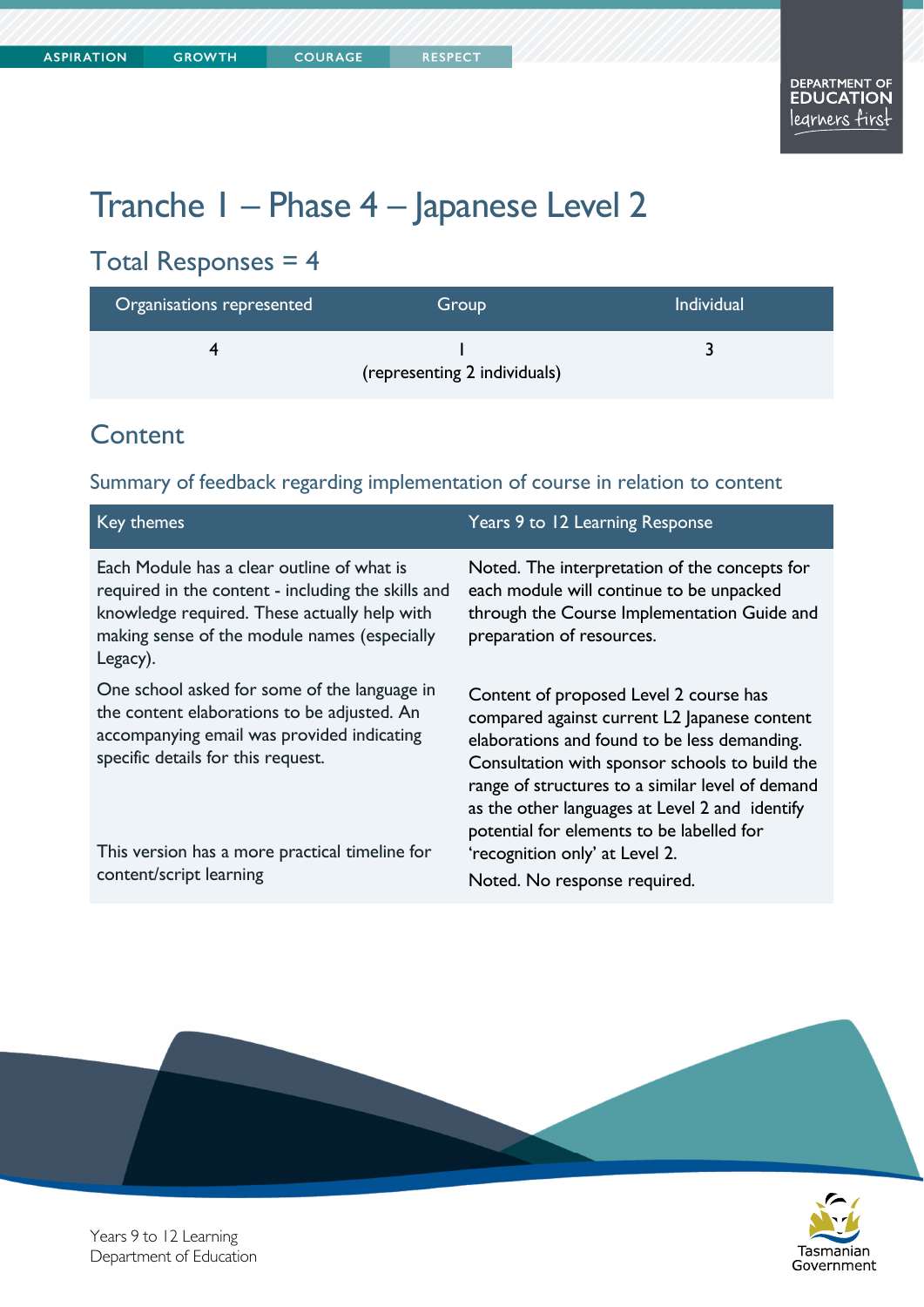### Work Requirements

#### Summary of feedback regarding implementation of course in relation to Work **Requirements**

| Key themes                                                                                                                                                                                                              | Years 9 to 12 Learning Response                                                                                                                                                                                                                                                               |  |
|-------------------------------------------------------------------------------------------------------------------------------------------------------------------------------------------------------------------------|-----------------------------------------------------------------------------------------------------------------------------------------------------------------------------------------------------------------------------------------------------------------------------------------------|--|
| Two respondents and one group asked for<br>support materials, including exemplars to help<br>teachers to understand the work requirements<br>and the new criteria.<br>Request for further clarification for Criterion 5 | The Course Implementation Guide will include<br>guidance for developing work requirement tasks<br>and strategies for helping students build their<br>skills to work with visual texts and integrated<br>tasks, both of which are quite new to Languages<br>teaching and learning in Tasmania. |  |
| (the integrated task).<br>Request for time to allow teachers to meet to                                                                                                                                                 | Request noted and passed on to Years 9 to 12                                                                                                                                                                                                                                                  |  |
| develop resources and a shared understanding<br>of the work requirements.                                                                                                                                               | Learning leadership.                                                                                                                                                                                                                                                                          |  |

## Support for Implementation

time to develop supporting materials.

#### Summary of feedback regarding support desired for implementation and delivery

| Key themes                                                                                                                                                                                                                                                                                                                                     | Years 9 to 12 Learning Response                                                                                                                                                          |
|------------------------------------------------------------------------------------------------------------------------------------------------------------------------------------------------------------------------------------------------------------------------------------------------------------------------------------------------|------------------------------------------------------------------------------------------------------------------------------------------------------------------------------------------|
| Essential to provide well-structured, clear<br>exemplars and facilitate significant workshop<br>style cross sectoral PL so that language teachers<br>can work collaboratively with curriculum<br>writers to create exemplars. This will assist in<br>teacher understanding of all parts of the new<br>curriculum, working towards consistency. | Request noted. Course-specific PL is planned to<br>support implementation of the course.                                                                                                 |
| One school requested a vocabulary list, PL on<br>course implementation and relief to have time<br>to engage with the new course given it takes                                                                                                                                                                                                 | With regard to a vocabulary list, prescribed<br>kanji for production and for recognition have<br>already been included in the content<br>elaborations; however, it is not appropriate to |

list all the vocabulary that individual schools and students might need for their interactions as